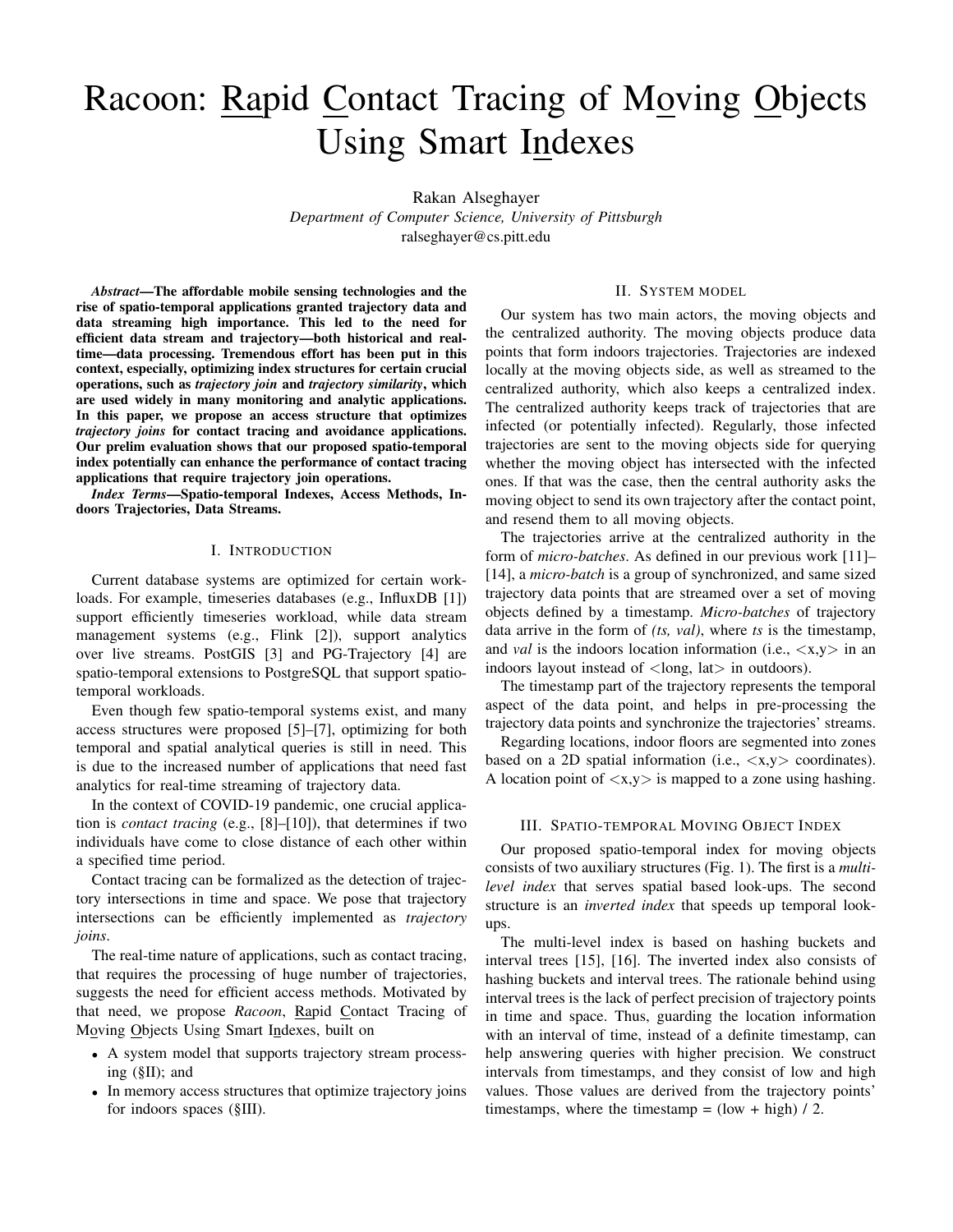

Fig. 1. Insertion of a trajectory point *n* into the *Racoon* index.

*Multi-level Index* In the multi-level index, the first level consists of hashing buckets based on spatial information. The second level index consists also of hashing buckets based on temporal information grouping (day, hour, etc.). Each temporal bucket in the second level index points at an interval tree. When a trajectory point arrives and an interval is formed, an interval node is created and its pointer is inserted in the corresponding interval tree that is pointed at by the multi-level index.

*Inverted Index* The inverted index consists of temporal buckets that are based on the same temporal information grouping (day, hour, etc.), as in the multi-level index. Each one of those buckets has a single interval tree that contains all the intervals belonging to the moving object, while they have been in the indoors environment. The nodes of the interval tree are the same ones created for the interval trees in the multi-level index described above.

*Index Building* Our proposed spatio-temporal index is locally built on the moving object as the data points (trajectory data) are generated by its movement. Each point is used to infer two keys, and an interval. The two keys are a *spatial* key and a *temporal* key (denoted as  $\sigma$  and  $\tau$  respectively in Fig. 1). Then, an interval node is created, containing the interval, the spatial zone (same as the key), and the anonymized moving object ID. After creating the node, the pointer to that node is used to insert the node into the multi-level and the inverted indexes. The spatial key is used to determine the corresponding spatial bucket, and the temporal key determines the second level index bucket in order to identify the corresponding interval tree at which the interval node will be inserted.

After inserting the pointer into the multi-level index, the same temporal key is used to locate the inverted index temporal bucket. Then, the pointer to the node is used to insert the same node into the corresponding interval tree.

The size of the index depends significantly on the location sampling rate at the moving object, since each data point will be an interval. However, data points that are fixed in the same location can be translated into a single interval (single node).



Fig. 2. Trajectory join cost in number of operations at moving objects.

## IV. MOVING OBJECT QUERY TYPES

A very popular operation that is used in many spatiotemporal contexts is trajectory join. As mentioned above, contact tracing is an important application of such operation. Our proposed access structures help answering trajectory join queries efficiently in a logarithmic time.

When a trajectory is received at the moving object to be checked, of whether the trajectory has "intersected" with the moving object in time and space, the trajectory data points are used to infer spatial and temporal keys. Those keys are used to access the first and second levels of the index to reach the interval tree of question. Then the interval tree is searched for the interval that the timestamp from the query trajectory is potentially lays within. This is known as the stabbing problem [17]. If the timestamp of the trajectory point does stab an interval in the corresponding interval tree, then the answer is returned as yes, contact (or intersection) occurred, otherwise the linear scan over the query trajectory points is carried on. In case of a yes answer, the trajectory at the moving object side is streamed to the central authority for broadcasting.

#### V. EVALUATION

In our preliminary evaluation, we compared a naive approach of doing nested loop trajectory join with our proposed index structure. We have used the [18]–[20] dataset which contains 60,949 trajectories. In our experiment, we find whether a certain trajectory has intersected with (contacted) any other trajectory in the dataset by sending the raw trajectory to all the moving objects. We measure the performance in number of operations for both approaches at each moving object (collectively). Our preliminary results show that we have an order of magnitude gain in our performance over the naive approach in number of operations (Fig. 2).

### VI. CONCLUSIONS

We have proposed a spatio-temporal access method that optimizes trajectory joins which can efficiently support contact tracing monitoring systems. In our prelim evaluation, we have found that our proposed method outperforms the naive approach by orders of magnitude. We are further investigating the usage of GPUs and compression techniques to optimize query answering and the storage of trajectories. Also, we are looking at expanding the querying capability of the system to optimize for other kinds of queries.